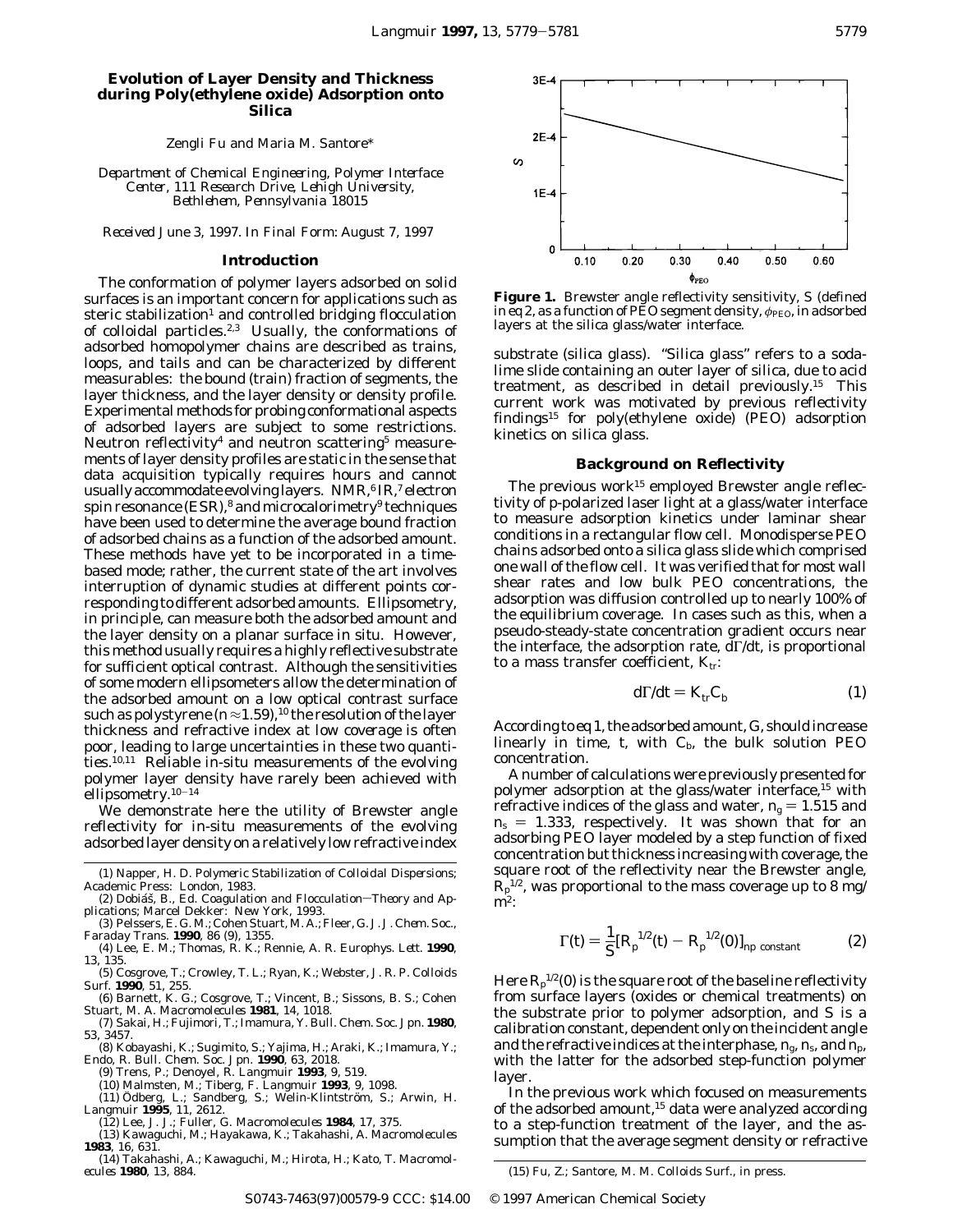

**Figure 2.** Normalized adsorption signals from reflectivity (Rcurves) and TIRF (F-curves) for coumarin dye-labeled PEO of molecular weights 33K (a) and 120K (b). The kinetics were conducted under shear flow at  $7.2 s^{-1}$  wall shear rate and with bulk PEO concentration of 2.5 ppm.

index of the layer did not evolve significantly during adsorption. Instead, the layer was presumed to grow thicker with increasing surface mass. It was shown that for a reasonable range of average local concentrations in the adsorbed layer close to full surface coverage, this assumption would lead to no more than 10% error in the determination of the adsorbed amount. The key to the argument is the weak dependence of the calibration constant, *S*, on the average local segment concentration  $φ<sub>PEO</sub>$ , shown in Figure 1. In Figure 1, the dependence of *S* on  $n_p$  has been represented as a dependence on  $\phi_{\text{PEO}}$ , using the relationship,  $\phi_{\text{PEO}} = (n_{\text{p}} - n_{\text{s}})/(dn/dc)$ , with  $dn/dc$  $= 0.134$  (g<sup>-1</sup> cm<sup>3</sup>) for PEO in water. The proportionality in Figure 1 was found to be linear over the parameter range of interest:

$$
\frac{S(t) - S(\infty)}{\phi(t) - \phi(\infty)} = -1.833 \times 10^{-4}
$$
 (3)

where  $S(\infty)$  and  $\phi(\infty)$  correspond to the values at long times. The current work maintains a step function treatment of the adsorbed layer but relaxes the assumption of a fixed average layer density during the adsorption process. On the basis of a comparison of total internal reflectance fluorescence (TIRF) and reflectivity data, we report the evolution of the layer density for PEO on silica, modeled as a step function. Both the TIRF and reflectivity experiments have been described in detail elsewhere.<sup>15-18</sup> The former measures the evolving numbers of fluorescent tags near an interface, giving a signal for monodisperse fluorescently tagged polymer chains that is proportional to the adsorbed mass. The PEO chains were narrow molecular weight distribution standards, fluorescently labeled by coumarin dye covalently attached to one chain end. The silica surface was an acid-washed microscope slide, a substrate previously studied in detail.<sup>15,18</sup>

### **Results and Discussion**

Figure 2 compares TIRF (F-curve) and reflectivity  $(R_p^{1/2},$ R-curve) signals during PEO adsorption onto silica glass for two different molecular weights, 33 000 and 120 000. Pairs of TIRF and reflectivity data were normalized by

(19) Dijt, J. C.; Cohen Stuart,M. A.; Hofman, J. E.; Fleer, G. J.*Colloids Surf.* **1990,** *51*, 141.

(20) de Gennes, P. G. *Adv. Colloid Interface Sci.* **1987**, *27*, 189. (21) Fleer, G. J.; Cohen Stuart, M. A.; Scheutjens, J. M. H. M.

Cosgrove, T.; Vincent, B. *Polymers at Interfaces*; Chapman & Hall: London, 1993.

(22) Killmann, E.; Maier, H.; Kaniut, P.; Ghtling, N. *Colloids Surf.* **1985**, *15*, 261.



**Figure 3.** PEO layer density,  $φ_{\text{PEO}}$ , as a function of the surface coverage during adsorption for (a) MW 33K and (b) MW 120K PEO as shown in Figure 2.

their respective long time levels, corresponding to surface saturation (plateau)

$$
R(t) = \frac{R_{\rm p}^{1/2}(t) - R_{\rm p}^{1/2}(0)}{R_{\rm p}^{1/2}(\infty) - R_{\rm p}^{1/2}(0)}
$$
(4)

$$
F(t) = \frac{\text{Fl}(t) - \text{Fl}(\infty)}{\text{Fl}(0) - \text{Fl}(\infty)}\tag{5}
$$

where Fl represents the measured TIRF fluorescence intensity.

In Figure 2, the F-curves increase linearly in time up to the final coverages, in accord with eq 1, and confirming the transport-limited behavior.15,19 The R-curves, however, are slightly concave up. At long times after surface saturation, both the R-curve and F-curve in Figure 2 remained flat for several hours, indicating no detectable PEO layer relaxation during that period of time. We have measured the R-curves with both coumarin-tagged and untagged PEO, and they gave identical results, indicating that the effect of coumarin end-group was negligible.

The linearity of the fluorescence data and the upward curvature of the reflectivity traces were highly reproducible, with the details being somewhat dependent on molecular weight. The differences between these two experiments provide information on the evolving layer density, through variations in *S* with  $φ_{\text{PEO}}$  in Figure 1 and eq 3.

The linear rise of the F-curve in time indicates that fluorescence is more nearly proportional to the adsorbed amount than the evolving square root of the reflectivity. Therefore

$$
F(t) = \Gamma(t)/\Gamma(\infty) \tag{6}
$$

Combination of eqs 2, 3, 4, and 6 yields

$$
\phi(t) = \phi(\infty) + \frac{S(\infty)}{1.833 \times 10^{-4}} \left(1 - \frac{R(t)}{F(t)}\right) \tag{7}
$$

which provides the evolving average layer density, relative to that at long times. The evolving layer thickness,  $d_p(t)$ , follows from  $d_p(t) = \Gamma(t)/\phi(t)$ .

Figure 3 show the PEO layer density as a function of Γ(*t*), which is also proportional to time. The average *φ*(∞) values for the two PEO samples (33K and 120K) are unknown for the current experiment but have been estimated based on the volume fraction profile for PEO layers at the quartz/water interface, measured by neutron reflectivity.<sup>4</sup> The molecular weight effect on  $\phi(\infty)$  was approximated based on the dependence of the root mean square (rms) layer thickness, *d*, on MW (*d* ∼ MW<sup>0.4</sup>),<sup>20,21</sup> and the  $\Gamma(\infty)$  of the two different molecular weights. As a result, values of  $\phi(\infty) = 0.20$  and 0.16 were employed for samples of MW 33K and MW 120K, respectively.

<sup>(16)</sup> Santore, M. M.; Kelly, M. S.; Mubarekyan, E.; Rebar, V. A*.* In *Surfactant Adsorption and Surface Solubilization*; Sharma, R., Ed.; ACS Symposium Series 615; American Chemical Society: Washington, DC, 1994; Chapter 11.

<sup>(17)</sup> Kelly, M. S.; Santore, M. M. *Colloids Surf.* **1995**, *A96*, 199. (18) Rebar, V. A.; Santore, M. M. *J. Colloid Interface Sci*. **1996**, *178*,

<sup>29.</sup>